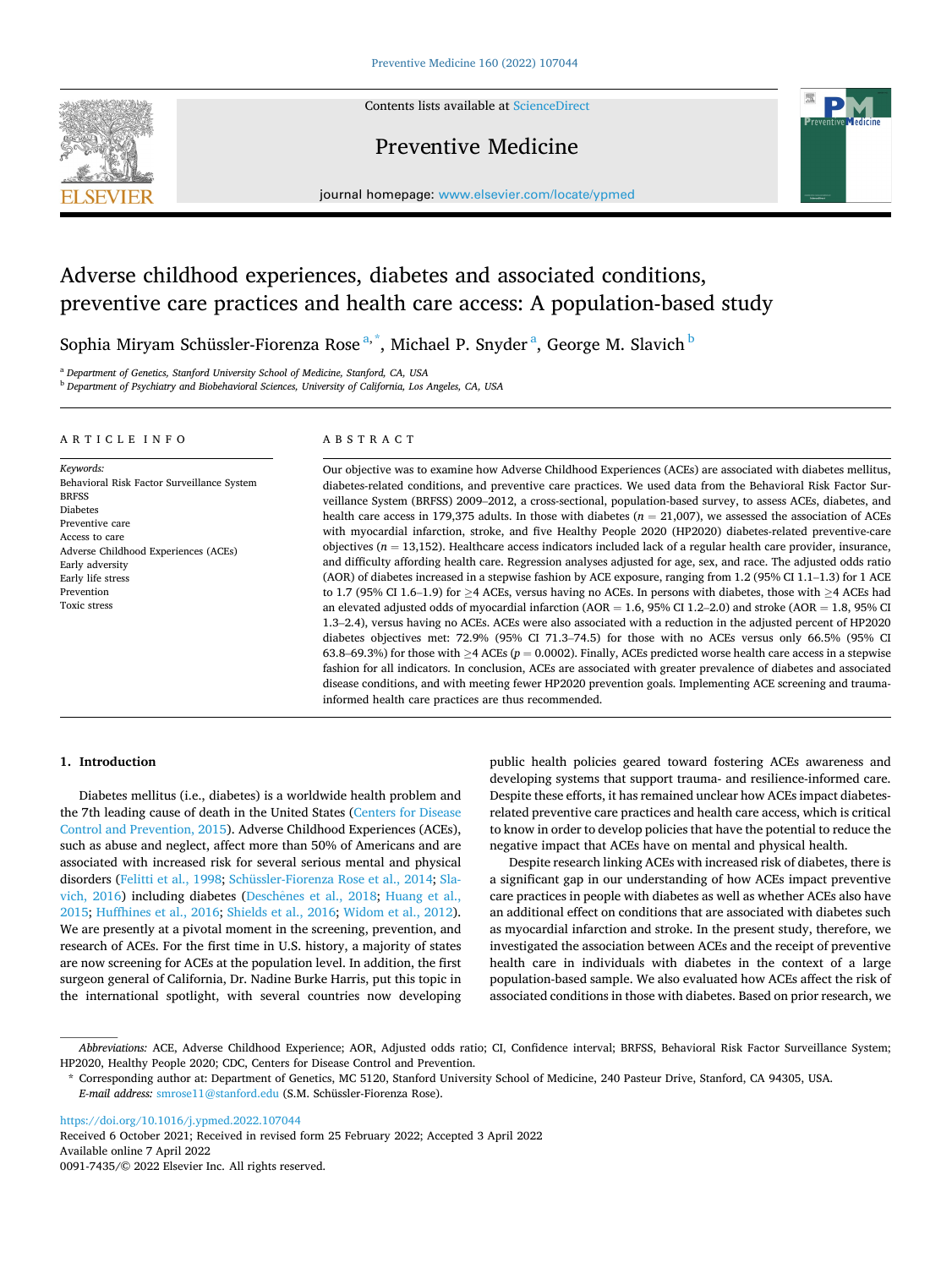hypothesized that greater ACE exposure would be associated with a higher prevalence of self-reported diabetes and associated conditions (i.e., myocardial infarction, stroke) and with meeting fewer healthpromoting objectives from Healthy People 2020 (HP2020), a U.S. government initiative that identified national health improvement priorities and set measurable objectives for diabetes education and preventive self-care [[Centers for Disease Control and Prevention \(CDC\), 2015](#page-6-0); [Diabetes | Healthy People, 2010](#page-6-0); [Healthy People 2020, 2010\]](#page-6-0). Because preventive care practices may be influenced by health care access, which we hypothesized may also be negatively affected by ACEs, we also investigated whether the associations we observed between ACEs and preventive care practices were accounted for by differences in health care access. Therefore, we also examined the association between ACEs and participants' (a) health care access, as indexed by having insurance; (b) having a regular health care provider; and (c) difficulty affording health care over the past year [\(CDC, 2009-2012\)](#page-6-0).

## **2. Method**

## *2.1. Participants*

Data came from the Behavioral Risk Factor Surveillance System (BRFSS), an annual population-based survey of non-institutionalized American adults (18 years and older) that is administered by states in coordination with the Centers for Disease Control and Prevention (CDC). The BRFSS consists of a core survey used by all states and optional modules that only some states administer. We used data from 20 states and Washington D.C. that administered the complete ACE Module from 2009 to 2012 ( $n = 201,646$ ). The BRFSS traditionally consisted of landline samples but added cellphone samples starting in 2011 to include participants that received over 90% of their calls on cellular telephones. The BRFSS uses disproportionate stratified sampling for the landline telephone samples. Data from 2011 and 2012 also contained a cellular telephone sample which consisted of random samples of cellular telephone numbers from cellular telephone sampling frames ([CDC,](#page-6-0)  [2013a\)](#page-6-0). Of the states that administered the ACE module, the median response rate (i.e., survey completers as a proportion of estimated eligible) was 52.0% (range: 40.4%–68.8%), calculated according to the CASRO standard (2009 and 2010) and the American Association of Public Opinion Research Response Rate Formula #4 (2011 and 2012), which are considered equivalent [\(CDC, 2013b](#page-6-0)). The BRFSS uses weighting to adjust for noncoverage and nonresponse bias and to have the total number of cases for each state equal to the state's population. In the years 2009 and 2010, the BRFSS used a post-stratification method to develop weights ([CDC, 2011](#page-6-0)); starting in 2011, the BRFSS used raking to adjust design weights ([CDC, 2013a](#page-6-0)).

The ACE Module was administered to 186,026 individuals of whom 4,421 (2.4%) were missing answers to some ACE questions. Of the remaining individuals, 1,707 (0.9%) were missing race/ethnicity information and an additional 523 (0.3%) had missing diabetes, stroke, or cardiac disease/myocardial infarction status, leading to a final sample of 179,375 adults. We assessed the association between ACEs and associated diabetic conditions in individuals reporting diabetes ( $n = 21,007$ ). A subset of the states administering the ACE Module also administered the Diabetes Module (15 states and D.C.), which assessed receipt of preventive care  $(n = 13,152)$  in participants with diabetes. Missing data for the HP2020 objectives varied by objective: eye exam  $(n = 10)$ , diabetes class (*n* = 48), daily blood glucose (*n* = 206), annual foot exam (*n*  = 362), and glycosylated hemoglobin checked twice in the past year (*n*   $= 1,417$ ). Participants with no feet ( $n = 57$ ) were included in the foot exam missing data count. The missing data of the glycosylated hemoglobin question consisted primarily of respondents who answered "Never Heard of 'A one C' test" ( $n = 564$ , weighted percent 3.6%) and "Don't Know" ( $n = 816$ , weighted percent 6.5%). For the purpose of variance calculation, missing values were treated as not missing completely at random. Results from complete cases are reported.

#### *2.2. Measures*

The ACE Module assessed eight childhood adversity categories: physical, emotional, and sexual abuse; domestic violence; parental divorce, separation or death; and family member incarceration, substance abuse or mental illness. These categories were summed to create an ACE score [\(Felitti et al., 1998; Ford et al., 2011](#page-6-0)). Based on prior research ([Felitti et al., 1998\)](#page-6-0), ACE scores of  $\geq$ 4 were grouped for analyses.

The BRFSS core survey asked about diabetes, myocardial infarction, and stroke using the questions "Has a doctor, nurse, or other health professional EVER told you that you have the following: (Ever told) you have diabetes?; (Ever told) you that you had a heart attack also called a myocardial infarction?; (Ever told) you had a stroke?" Those who reported only having had gestational diabetes or having prediabetes were not included as having diabetes. The core survey assessed health care access by asking about healthcare coverage ("Do you have any kind of health care coverage, including health insurance, prepaid plans such as HMOs, government plans such as Medicare, or Indian Health Service?"), having a personal doctor or healthcare provider ("Do you have one person you think of as your personal doctor or health care provider?" and if the person answers "no," "Is there more than one, or is there no person who you think of as your personal doctor or health care provider) and whether "there was a time in the past 12 months when you needed to see a doctor but could not because of cost." The Diabetes Module was only administered to persons with diabetes and asked about five HP2020 diabetes objectives: annual eye exam, annual foot exam, obtain glycosylated hemoglobin at least twice a year, formal diabetes education, and self-blood glucose monitoring at least once daily [\(CDC, 2009\)](#page-6-0).

## *2.3. Statistical analyses*

We used the survey procedures in SAS 9.4 to account for the complex survey design and incorporated survey weights into all analyses. For states that contributed *>*1 year of data, survey weights were divided by the number of years that data were available to avoid overweighting those states. Because of the strong inverse relation between ACEs and age, combined with a strong positive association between diabetes and age ([Table 1](#page-2-0)), we report the age-adjusted prevalences for diabetes and associated conditions. Age-adjustment was performed using the 2000 U.S. Population Standard [\(Klein and](#page-6-0)  [Schoenborn, 2001\)](#page-6-0) and the age categories shown in [Table 1](#page-2-0). Logistic regression analyses were adjusted for age (as a continuous variable), sex, and race. For each HP2020 objective, we report the age-adjusted percentage meeting the objective by ACE score. We also used logistic regression to evaluate the adjusted odds of meeting each individual HP2020 objective by ACE score. We then calculated the percent of HP2020 objectives that each individual met and evaluated the relation with participants' ACE scores using linear regression while adjusting for age, sex, and race. Finally, we used logistic regression to examine the relation between ACEs and health care access indicators using two models: one that adjusted only for demographic variables (i.e., age, sex, and race), and a second that adjusted for demographic variables and income.

## *2.4. Data availability*

The datasets analyzed for this study are available at the BRFSS website: [https://www.cdc.gov/brfss/annual\\_data/annual\\_data.htm.](https://www.cdc.gov/brfss/annual_data/annual_data.htm) We confirmed with the Stanford University Institutional Review Board that research with this publicly available data does not constitute human subjects research.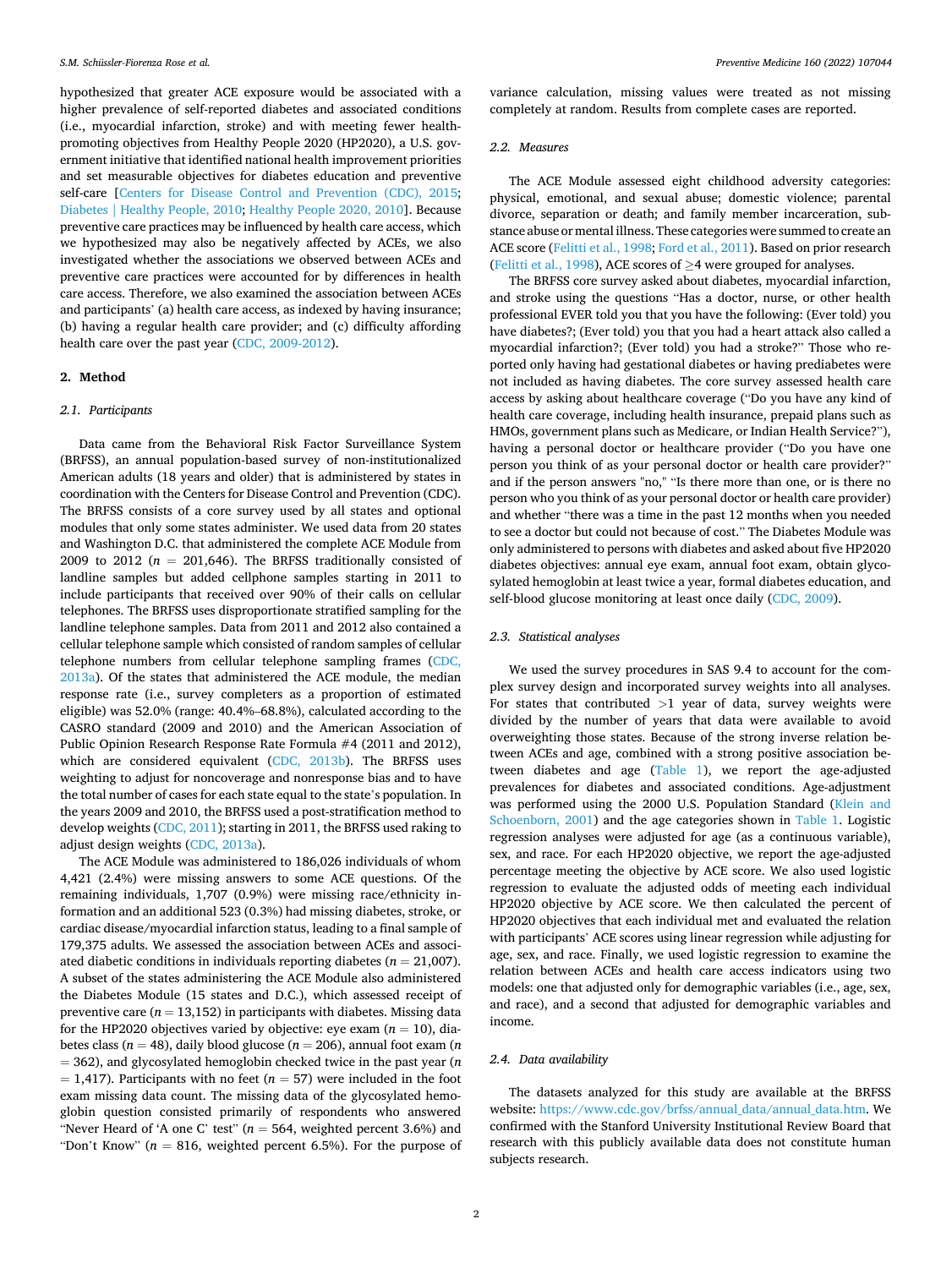<span id="page-2-0"></span>*S.M. Schüssler-Fiorenza Rose et al.* 

#### **Table 1**

Demographics, Adverse Childhood Experiences (ACEs), and diabetes estimated prevalence.

| Characteristic                    | Raw n   | Weighted (wt.) % | $ACE > 1$ wt.% (95% cl) | $ACE > 4$ wt.% (95% cl) | Diabetes wt.% (95% CI) |
|-----------------------------------|---------|------------------|-------------------------|-------------------------|------------------------|
| Overall                           | 179,375 | 100.0            | 57.3 (56.8-57.8)        | $14.5(14.1-14.9)$       | $9.5(9.1-9.8)$         |
| Age                               |         |                  |                         |                         |                        |
| $18-29$ years                     | 12,278  | 16.3             | $63.6(62.0 - 65.3)$     | $20.3(19.0-21.6)$       | $1.6(1.2-1.9)$         |
| $30-44$ years                     | 31,083  | 30.3             | $62.8(61.6-63.9)$       | $17.7(16.8-18.6)$       | $4.0(3.6-4.5)$         |
| 45-54 years                       | 34,093  | 19.2             | $60.2(59.2 - 61.3)$     | $16.0(15.2 - 16.8)$     | $9.5(8.8-10.1)$        |
| 55-64 years                       | 43,265  | 16.0             | 54.9 (53.9-55.8)        | $11.9(11.3-12.5)$       | $15.7(15.0 - 16.5)$    |
| $65-74$ years                     | 32,710  | 10.0             | 46.6 (45.5–47.7)        | 6.8(6.2–7.3)            | $20.6(19.7-21.6)$      |
| $75+$ years                       | 25,946  | 8.2              | 35.5 (34.3–36.7)        | $2.5(2.2-2.9)$          | 19.8 (18.8–20.9)       |
| Gender                            |         |                  |                         |                         |                        |
| Male                              | 70,504  | 48.4             | $56.2(55.4 - 57.1)$     | $12.5(11.9-13.1)$       | $10.2(9.7-10.6)$       |
| Female                            | 108,871 | 51.6             | 58.3 (57.7–59.0)        | $16.5(16.0-17.0)$       | $8.9(8.6-9.2)$         |
| Race                              |         |                  |                         |                         |                        |
| Non-Hispanic white                | 150,245 | 80.5             | 55.9 (55.3–56.5)        | $13.9(13.5-14.3)$       | $9.1(8.8-9.4)$         |
| Non-Hispanic black                | 9,690   | 8.0              | 65.5 (63.8-67.2)        | $15.7(14.3-17.1)$       | $14.3(13.2 - 15.5)$    |
| Hispanic                          | 7,238   | 5.3              | 65.0 (62.9–67.0)        | $17.4(15.7-19.0)$       | $8.6(7.4-9.7)$         |
| Asian                             | 3,768   | 2.5              | 38.5 (35.0-42.1)        | $4.7(3.4-6.0)$          | $7.4(6.0-8.8)$         |
| Native Hawaiian, Pacific islander | 392     | 0.2              | 56.6 (46.6–66.5)        | $16.9(10.8-23.0)$       | $6.2(3.6-8.9)$         |
| Native American/Alaska native     | 2,687   | 1.2              | 59.3 (53.7–64.9)        | 25.8 (21.9-29.7)        | $14.0(11.8-16.2)$      |
| Multiracial, other                | 5,355   | 2.6              | 71.6 (69.0-74.1)        | 28.2 (25.4-31.0)        | $9.9(8.4 - 11.4)$      |

#### **3. Results**

Demographic characteristics are reported in Table 1. Over 57% of participants reported at least one ACE and 14.5% reported ≥4 ACEs. As age increased, the percentage of participants reporting having experienced ACEs decreased, particularly for those older than 45 years. More women than men reported experiencing at least one ACE and ≥4 ACEs. ACEs varied by race, with those self-identifying as multiracial (non-Hispanic) having the highest prevalence of experiencing at least one ACE and ≥4 ACEs, and those identifying as Asians having the lowest prevalence. The overall estimated prevalence of diabetes was 9.5%, and was highest for persons over 65 years old and for men and non-Hispanic Blacks, Native Americans, and Alaskan Natives (Table 1).

Of participants with diabetes, the age distribution was different than the whole population with almost two-thirds being over the age of 55 (65.2%). Notably, those under 55 years old had a very high rate of experiencing any ACE (*>*70%) as well as higher rates of experiencing ≥4 ACEs (20–35%). Overall, the prevalence of myocardial infarction and stroke were 14.4% and 9.3%, respectively, with rates of these associated disease conditions being much lower in the youngest versus oldest age groups (Table A.1).

As hypothesized and as shown in [Fig. 1,](#page-3-0) the adjusted odds ratio (AOR) of diabetes increased in a stepwise fashion as a function of experiencing more ACEs. With respect to associated conditions in participants with diabetes, persons experiencing any ACEs had an increased odds of myocardial infarction (AOR = 1.4, 95% CI 1.2–1.6, *p <* 0.0001) versus those with no ACEs, although there was no clear stepwise effect. The odds of stroke increased substantially for adults experiencing  $\geq$ 3 ACEs as compared to those with no ACEs ([Fig. 1b](#page-3-0)).

The association between ACEs and individuals' likelihood of meeting HP2020 goals was strongest for those experiencing ≥4 ACEs. Indeed, individuals exposed to no ACEs met 4 out of 5 HP2020 targets as compared to those exposed to  $\geq$  4 ACEs, who (on average) met only one of the 5 HP2020 targets [\(Fig. 2a](#page-4-0)). For individual HP2020 objectives, the greatest differences were evident for the annual eye exam and foot exam, where adults with  $\geq$ 4 ACEs versus 0 ACEs had an AOR of 0.61 (95% CI 0.46–0.81,  $p = 0.0007$ ) for having an annual eye and an AOR of 0.68 (95% CI 0.52–0.88,  $p = 0.0031$ ) for an annual foot exam. The AOR of those with ≥4 ACEs versus 0 ACEs for daily blood glucose checks  $(AOR = 0.79, 95\% \text{ CI } 0.63-0.99, p = 0.044)$  and checking hemoglobin A1C twice a year (AOR =  $0.76$ , 95% CI 0.59–0.99,  $p = 0.039$ ) were only marginally significant. In contrast, rates of checking blood glucose daily did not differ for those with high (≥4 ACEs) versus no ACE exposure  $(AOR = 0.80, 95\% \text{ CI } 0.63-1.02, p = 0.071)$ . With regard to the percent of HP2020 objectives met, the adjusted percentage declined from 72.9%

(95% CI 71.3–74.5) for those with 0 ACEs to 66.5% (95% CI 63.8–69.3) for those reporting  $>4$  ACEs ([Fig. 2b](#page-4-0)).

Finally, we examined whether ACEs were associated with three major health care access indicators: health care access (i.e., having insurance), having a regular health care provider, and difficulty affording health care over the past year ([Table 2\)](#page-5-0). As ACE exposure increased, the percentage of participants without health insurance increased, such that the adjusted odds of not having insurance for individuals with ≥4 ACEs was 1.81 (95% CI 1.64–1.99, *p <* 0.0001) relative to those with no ACEs. Similarly, the adjusted odds of not having a personal doctor was 1.54 (95% CI 1.40–1.69,  $p < 0.0001$ ) for those with  $\geq$ 4 ACEs as compared to no ACEs. ACEs were also related to difficulty affording medical care in a stepwise fashion, going from 8.3% for those with 0 ACEs to 29.4% for those with ≥4 ACEs (AOR = 3.83, 95% CI 3.48–4.22, *p <* 0.0001). The relation between ACEs and health care access was similar while controlling for income ([Table 2\)](#page-5-0). Moreover, including the health care access indicators as covariates in the model did not eliminate the significant association between high ( $\geq$ 4) ACEs and meeting fewer HP2020 preventive care practices. In the model adjusting for demographics (i.e., age, sex, and race) and all of the access to health care variables, the difference between the estimated mean percentage of goals met between ≥4 ACEs and no ACEs was − 4.9% (*p* = 0.0038, two-sided *t*-test).

## **4. Discussion**

Substantial research has examined associations between ACEs and health. The present study extends this body of work in a critical new direction by showing that in adults with diabetes, those with higher ACE exposure are also less likely to receive recommended diabetes preventive care, which likely compounds the chronic health difficulties experienced by this population. In addition, we found that experiencing childhood adversity was strongly related to a greater risk of developing diabetes, in addition to myocardial infarction and stroke for those with diabetes, as well as with engaging in fewer diabetes-related preventive care practices and having poorer health care access. Together, these data underscore the crucial importance of screening for ACEs in general, and especially in the context of diabetes care, as one way to help reduce ACEassocaited health disparities in adulthood.

These findings are consistent with research showing that ACEs are related to the prevalence of diabetes and other chronic diseases ([Bellis](#page-6-0)  [et al., 2019](#page-6-0); [Merrick et al., 2019\)](#page-6-0) but extend this body of work by demonstrating that ACEs also increase the odds of associated disease conditions in those with diabetes. The novel finding that high ACE exposure relates to lower receipt of diabetes-related preventive care—in particular, eye and foot exams—could exacerbate the impact of diabetes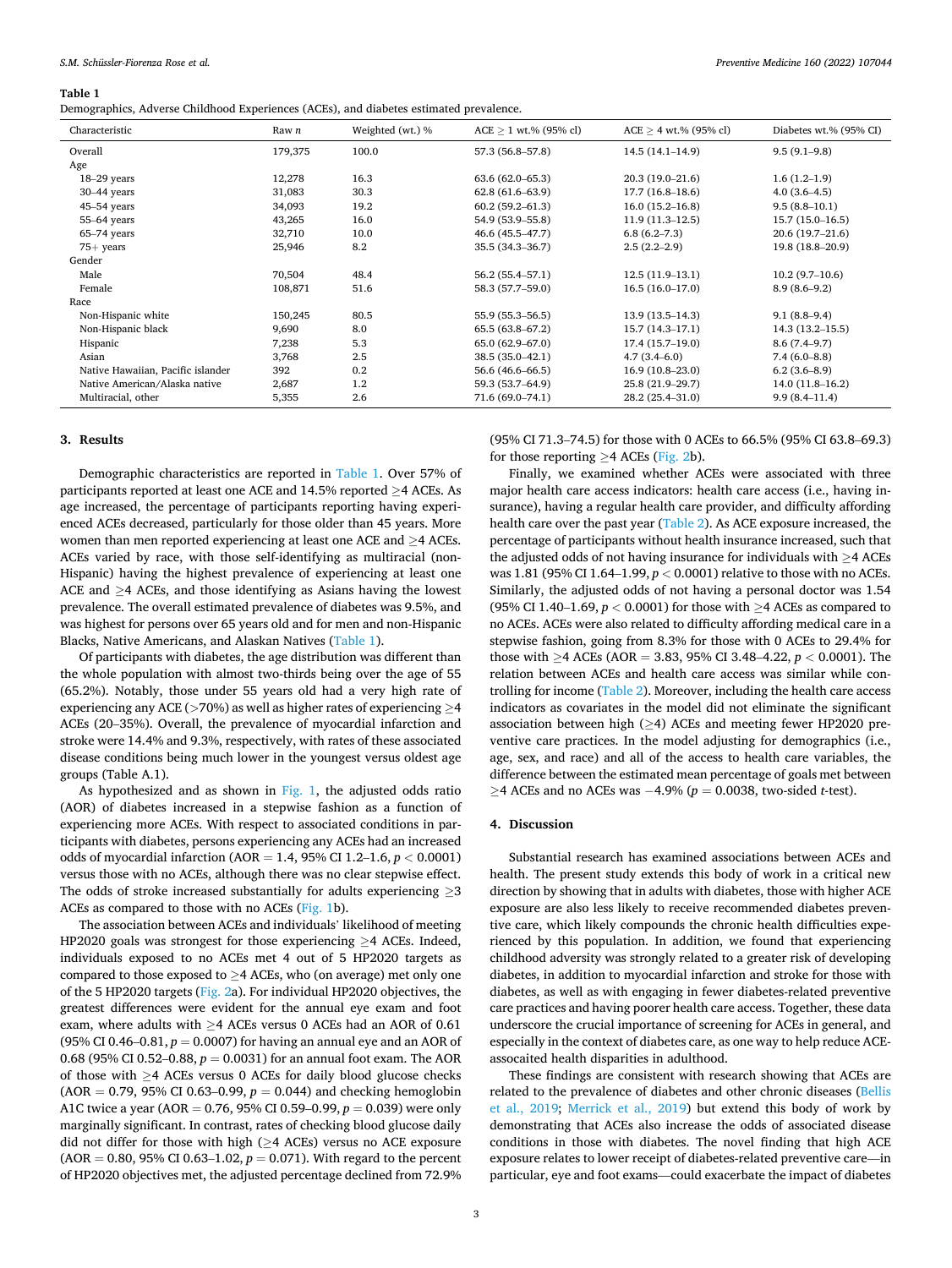<span id="page-3-0"></span>

b



Reference is 0 ACEs

**Fig. 1.** Age-adjusted prevalence and adjusted odds ratios of diabetes and associated conditions by ACE score. (**a**) Age adjusted prevalence of diabetes (all participants) and associated disease conditions (participants with diabetes only). The U.S. 2000 population standard was used for age adjustment using the age groups: 18–29, 30–44, 45–54, 55–64, 65–74 and 75 plus. (**b**) Adjusted odds ratios of diabetes and associated disease conditions for each ACE score as compared to having 0 ACEs. Analyses adjusted for age (continuous), sex, and race/ethnicity.  $*p < 0.05; **p < 0.01; **p < 0.001; *p < 0.0001$ .

and suggests a greater need for targeting this specific population to meet national preventative health care goals. Finally, we found that greater ACE exposure relates to worse health care access in a stepwise fashion, suggesting that addressing disparities in health care access may be necessary for reducing the effects of early life stress on risk for diabetes and likely other chronic diseases as well.

These data do not indicate exactly how early life stress leads to poorer health. However, a wealth of clinical and preclinical studies have shown that early adversity can lead to altered disease-relevant biological functioning in adulthood through epigenetic changes ([Berens et al.,](#page-6-0)  [2017;](#page-6-0) [McEwen, 2012\)](#page-6-0). This research has particularly focused on the association of ACEs with increased inflammatory tone, altered hypothalamic-pituitary-adrenal axis responsiveness, and metabolic changes in adulthood [\(Coelho et al., 2014](#page-6-0); [Deighton et al., 2018; Furman](#page-6-0)  [et al., 2019; Slavich, 2020](#page-6-0)). ACEs also have been shown to have a strong impact on adult health risk behaviors such as smoking [\(Ford et al.,](#page-6-0)  [2011\)](#page-6-0), which can lead to diabetes complications. In addition, ACEs can lead to negative psychosocial outcomes such as work disability [\(Laditka](#page-6-0)  [and Laditka, 2018](#page-6-0); [Schüssler-Fiorenza Rose et al., 2016](#page-6-0)), which may also affect access to care.

Some prior research has shown that ACEs are associated with decreased receipt of some preventive practices such as cancer screening (Alcalá et al.,  $2018$ ). To our knowledge, though, no other study has examined the effect of ACEs on diabetes preventive care, which is particularly important given that it is possible for health care providers and public health policies to impact the preventive care people receive.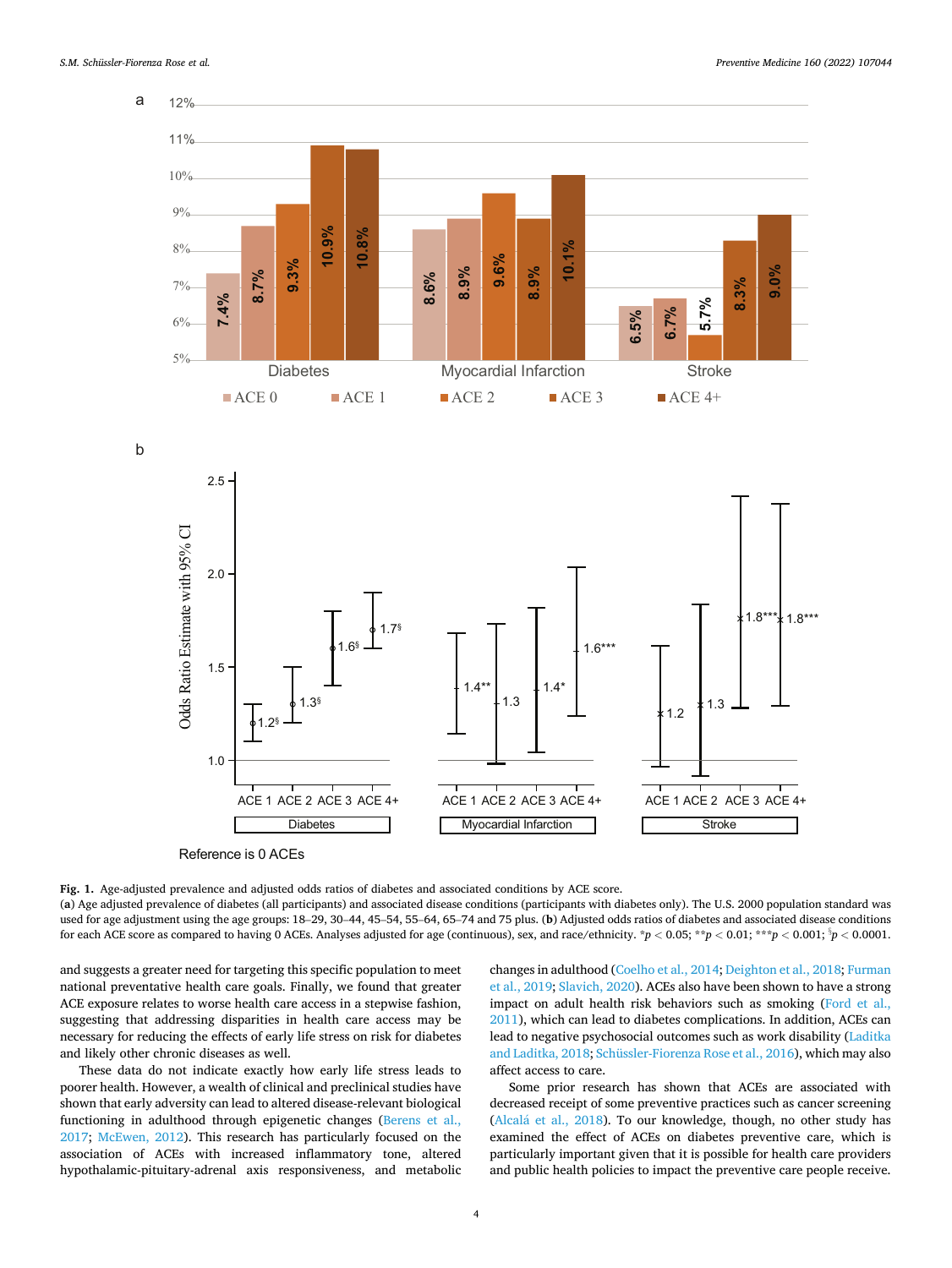<span id="page-4-0"></span>



**Fig. 2.** ACE Score and Age-Adjusted Percent Meeting Healthy People 2020 Objectives.

(**a**) The age-adjusted percent of each ACE score meeting the specified Healthy People 2020 (HP2020) Diabetes Objective. The U.S. 2000 population standard was used for age adjustment using the age groups: 18–29, 30–44, 45–54, 55–64, 65–74, and 75+. The green bars show the target percentage specified in 2010 as the goal for the U.S. population. (**b**) The mean percent of the five HP2020 objectives met with 95% confidence intervals (CI), adjusted for age (continuous), sex, and race/ ethnicity. (Test of ACE effect:  $p = 0.0031$ ,  $df = 404$ , Wald F test).

Although additional research is required to understand which of the effects of ACEs underlie our finding of increased prevalence of diabetesassociated conditions in persons with high ACE burden, our finding that high ACE exposure is associated with decreased preventive care is a potential point of intervention for health care providers. Assessing and addressing the impact of ACEs on health risk behaviors may make interventions for reducing these behaviors more effective [\(Felitti et al.,](#page-6-0)  [2010; Goldstein et al., 2019\)](#page-6-0), which is also important for diabetes care. Finally, understanding how ACEs affect health care access indicators will be important. We found that even when accounting for a lack of insurance and inability to afford health care, participants with a high ACE burden were less likely to report having a regular doctor. Given that ACEs can impact trust in the medical profession ([Munoz et al., 2019](#page-6-0)),

additional research is needed to understand how ACEs influence the clinician-patient relationship to facilitate the provision of traumaand resilience-informed care.

#### *4.1. Strengths and limitations*

Several strengths and limitations of this study should be noted. In terms of strengths, we employed a large representative sample of adults, used one of the most common instruments for assessing early life stress exposure, and focused on a range of diabetes-related outcomes and preventive care practices that have direct clinical relevance. In terms of limitations, the BRFSS only includes community-dwelling American adults with telephones and not all states assessed ACEs, which may limit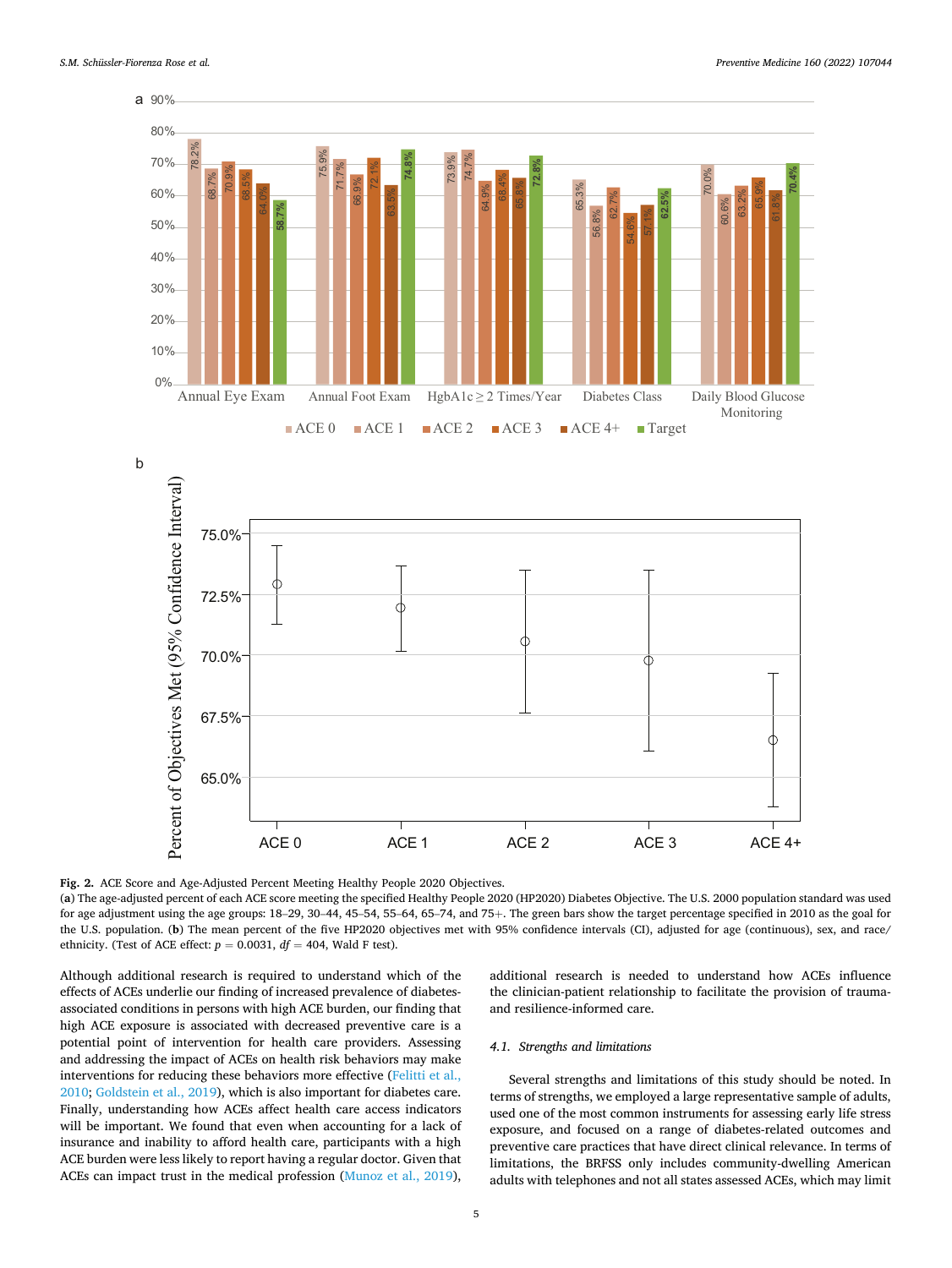#### <span id="page-5-0"></span>**Table 2**

|  |  | Access to health care by Adverse Childhood Experiences (ACEs) score. |
|--|--|----------------------------------------------------------------------|
|--|--|----------------------------------------------------------------------|

| $#$ of ACE<br>categories     | Prevalence      | Model 1: adjusted<br><b>OR</b> | Model 2: adjusted<br><b>OR</b> |  |  |
|------------------------------|-----------------|--------------------------------|--------------------------------|--|--|
| No insurance $(n = 179,249)$ |                 |                                |                                |  |  |
| ACE <sub>0</sub>             | 11.0            | Reference                      | Reference                      |  |  |
|                              | $(10.4 - 11.5)$ |                                |                                |  |  |
| ACE 1                        | 14.4            | 1.22                           | 1.19                           |  |  |
|                              | $(13.4 - 15.3)$ | $(1.11-1.34)$ ***              | $(1.08 - 1.32)$ ****           |  |  |
| ACE <sub>2</sub>             | 15.8            | 1.31                           | 1.27                           |  |  |
|                              | $(14.7 - 16.9)$ | $(1.18 - 1.45)^{***}$          | $(1.14 - 1.41)^{***}$          |  |  |
| ACE.3                        | 19.8            | 1.66                           | 1.49                           |  |  |
|                              | $(18.2 - 21.5)$ | $(1.47 - 1.88)^{***}$          | $(1.31 - 1.70)^{***}$          |  |  |
| $ACE 4+$                     | 22.3            | 1.81                           | 1.43                           |  |  |
|                              | $(21.1 - 23.5)$ | $(1.64 - 1.99)$                | ****<br>$(1.29 - 1.59)$        |  |  |

| No personal health care provider ( $n = 179,291$ ) |                         |                                 |                                                        |
|----------------------------------------------------|-------------------------|---------------------------------|--------------------------------------------------------|
| ACE <sub>0</sub>                                   | 14.3<br>$(13.8 - 14.9)$ | Reference                       | Reference                                              |
| ACE <sub>1</sub>                                   | 18.4<br>$(17.4 - 19.3)$ | 1.21<br>$(1.11 - 1.31)^{***}$   | $1.19(1.10-1.30)$ ***                                  |
| ACE <sub>2</sub>                                   | 18.4<br>$(17.2 - 19.6)$ | $1.16(1.05-1.28)$ <sup>**</sup> | $1.13(1.03 - 1.25)^{*}$                                |
| ACE <sub>3</sub>                                   | 20.6<br>$(19.0 - 22.1)$ | 1.29<br>$(1.15 - 1.44)^{***}$   | $1.20(1.07-1.34)$ **                                   |
| $ACE 4+$                                           | 24.4<br>$(23.1 - 25.7)$ | 1.54<br>$(1.40 - 1.69)^{***}$   | $1.35(1.23 - 1.49)$ ***                                |
| Difficulty affording care ( $n = 179,330$ )        |                         |                                 |                                                        |
| ACE <sub>0</sub>                                   | $8.3(7.8-8.7)$          | Reference                       | Reference                                              |
| ACE <sub>1</sub>                                   | 12.2<br>$(11.4 - 13.0)$ | 1.44<br>$(1.31 - 1.59)$ ***     | $1.42(1.29 - 1.57)$ ***                                |
| ACE <sub>2</sub>                                   | 15.2<br>$(14.2 - 16.3)$ | 1.80<br>$(1.62 - 2.00)^7$       | $1.77(1.58 - 1.97)$ ***                                |
|                                                    | 20.7                    | 2.53                            | 그 사람들은 아이들은 아이들은 아이들을 하고 있다. 이 사람들은 아이들은 아이들이 아이들이 없다. |

Model 1 adjusted for age, sex and race.

ACE  $4+$  29.4

ACE 3

Model 2 adjusted for age, sex, race, and income.

(19.1–22.3)

(28.0–30.8)

 $OR = odds ratio$ :  $CI = Confidence Interval$ .

Boldface indicates statistically significant (\**p <* 0.05; \*\**p <* 0.01; \*\*\**p <* 0.001;  $***p < 0.0001$ ).

**3.83** 

**(2.25–2.86)\*\*\* 2.36 (2.08–2.67)\*\*\*** 

**(3.48–4.22)\*\*\* 3.30 (2.98–3.65)\*\*\*** 

the generalizability of these results to other states and countries. Second, the BRFSS is a retrospective survey, which may underestimate the prevalence of ACEs because of age- or trauma-related memory degradation ([Brown et al., 2007; Dube et al., 2004; Hardt and Rutter, 2004](#page-6-0)) or social desirability bias. Adults over 65 years old in the present sample had a much lower prevalence of multiple ACEs, which is consistent with possible age-related differences in reporting. Multiple ACEs may also be under-reported in older individuals due to ACE-associated premature mortality [\(Brown et al., 2009\)](#page-6-0). In this sample, the youngest participants with diabetes had a particularly high ACE burden with over a third reporting ≥4 ACEs; relevantly, earlier onset of diabetes is associated with earlier mortality [\(Huo et al., 2018\)](#page-6-0). In addition, there may be a positivity bias in autobiographical memory for older adults [\(Mather and](#page-6-0)  [Carstensen, 2005\)](#page-6-0). Finally, there may be cohort effects in the prevalence of certain ACEs (e.g., divorce) or in the self-recognition of having experienced ACEs, which may have impacted older adults' reporting. The potential underestimation of ACEs in older adults would bias our results toward the null and is thus of limited concern. In addition, though, for our assessment of the impact of ACEs on diabetes-associated conditions in participants with diabetes, the relatively lower prevalence of multiple ACEs in the older age groups combined with the much higher prevalence of these outcomes in the oldest age groups may have contributed to the wide confidence intervals and lack of precision of these estimates. Additional research is thus warranted.

Third, the assessment of ACEs was limited and did not include the severity, frequency, exposure timing, or duration of the experiences described, which are important for fully understanding stress effects ([Shields and Slavich, 2017; Slavich, 2019; Slavich and Shields, 2018\)](#page-6-0). In addition, the version of the ACEs scale used in the BRFSS did not assess neglect, which could have led us to underestimate the negative effects of stress on diabetes in this study. Fourth, the BRFSS does not allow one to distinguish between those with Type I and Type II diabetes. Based on other national prevalence estimates, we expect that at least 90% of our sample had Type II diabetes ([Bullard et al., 2018\)](#page-6-0). Although this may be relevant for our diabetes prevalence estimates, this would not affect the bulk of the analyses examining diabetes-associated conditions and preventive care, as these are similar for both Type I and Type II diabetes. Relatedly, the BRFSS relies on self-reports of diabetes, which may have led to underestimates of its prevalence. Moreover, these data do not contain any objective metrics, such as blood glucose values, anthropomorphic data, or data on potential confounders such as objective measures of blood pressure or medication use, all of which are topics for future research. Fifth, the survey did not include information about the severity of diabetes, which should be assessed in future studies.

Sixth, we did not adjust for demographic variables such as education because we view such factors not as confounds but rather as pathways linking ACEs with inequalities in human health and opportunity. Notably, however, a sensitivity analysis found that adjusting for education and income slightly attenuated the effects but did not alter the results (Table A.2). We also did not adjust for other variables that we considered intermediate variables on the causal pathway between ACEs and diabetes, such as smoking and obesity. Again, however, we did conduct a sensitivity analysis looking at smoking and obesity, and consistent with prior work, both variables were associated with ACEs in a stepwise fashion (Table A.3). Moreover, adding these variables to the main model slightly attenuated the odds ratios but, importantly, did not change the results (Table A.4), suggesting that what we are seeing is likely also driven by stress-induced changes in disease-relevant biology, not just stress-related effects on health risk behaviors. Given research showing that stress induces health-damaging biology but also promotes unhealthy coping behaviors [\(Felitti et al., 2010\)](#page-6-0), effective interventions will ultimately need to focus on reducing both sources of risk to promote health and wellness.

### *4.2. Conclusion*

In conclusion, this study extends existing research by showing that greater ACE exposure is related to a decrease in the receipt of diabetesrelated preventive care. These data also demonstrate that ACEs are strongly associated with an increased risk of both diabetes mellitus and diabetes-associated disease conditions, as well as with a strong stepwise increase in barriers to health care access. Screening for ACEs in populations with diabetes, and increasing access to preventive diabetes care, are thus warranted, especially for high ACE-exposure populations ([Polick et al., 2021;](#page-6-0) [Valderhaug and Slavich, 2020](#page-6-0)).

#### **Funding**

S.M.S.-F.R. was supported by a National Institutes of Health (NIH) Grant K08 ES028825 and by an Advanced Fellowship in Spinal Cord Injury Medicine from the Department of Veteran Affairs Office of Academic Affiliations. G.M.S. was supported by grant #OPR21101 from the California Initiative to Advance Precision Medicine and by contract #21-10317 from the Office of the California Surgeon General and California Department of Health Services, which funds the UCLA-UCSF ACEs Aware Family Resilience Network. The views expressed in this article are those of the authors and not necessarily those of the Department of Veterans Affairs, the NIH, or any other funder.